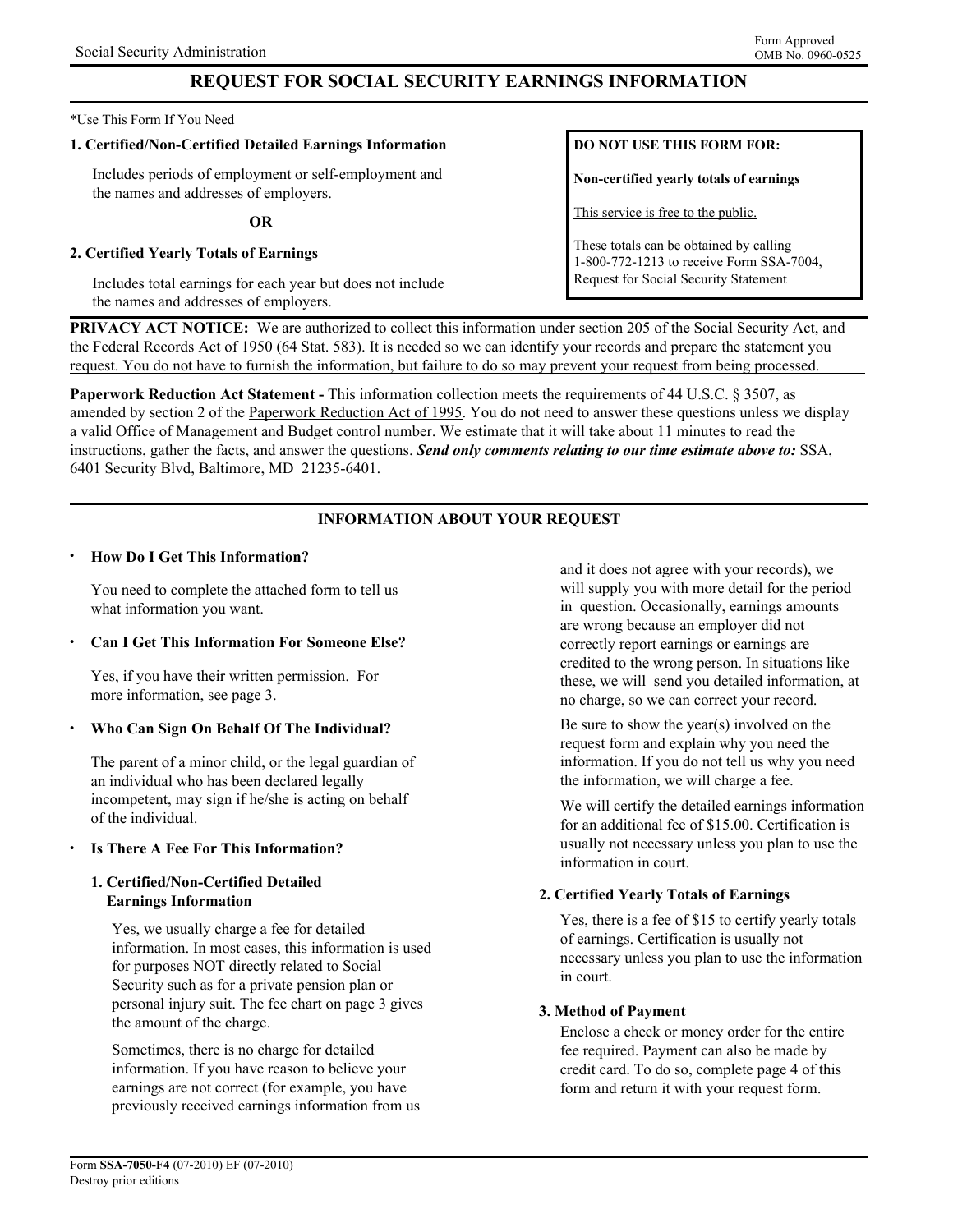# **REQUEST FOR SOCIAL SECURITY EARNINGS INFORMATION**

|  | 1. From whose record do you need the earnings information?                                                                   |                                                                                                                                                                                                                                                                                                                                                     |                                                                                                                                                                   |  |  |  |
|--|------------------------------------------------------------------------------------------------------------------------------|-----------------------------------------------------------------------------------------------------------------------------------------------------------------------------------------------------------------------------------------------------------------------------------------------------------------------------------------------------|-------------------------------------------------------------------------------------------------------------------------------------------------------------------|--|--|--|
|  |                                                                                                                              | Print the Name, Social Security Number (SSN), and date of birth below.                                                                                                                                                                                                                                                                              |                                                                                                                                                                   |  |  |  |
|  | Name                                                                                                                         |                                                                                                                                                                                                                                                                                                                                                     | Social Security                                                                                                                                                   |  |  |  |
|  |                                                                                                                              | <b>Other Name(s) Used</b>                                                                                                                                                                                                                                                                                                                           | Date of Birth<br>(Mo/Day/Yr)                                                                                                                                      |  |  |  |
|  |                                                                                                                              | 2. What kind of information do you need?                                                                                                                                                                                                                                                                                                            |                                                                                                                                                                   |  |  |  |
|  |                                                                                                                              | <b>Detailed Earnings Information</b><br>(If you check this block, tell us below<br>why you need this information.)<br>,我们也不会有什么。""我们的人,我们也不会有什么?""我们的人,我们也不会有什么?""我们的人,我们也不会有什么?""我们的人,我们也不会有什么?""我们的人                                                                                                                                              |                                                                                                                                                                   |  |  |  |
|  |                                                                                                                              | <b>Certified Yearly Totals of Earnings</b><br>(Check this box only if you want the information<br>certified. Otherwise, call 1-800-772-1213 to<br>request Form SSA-7004, Request for Social<br><b>Security Statement)</b>                                                                                                                           | For the year(s): $\qquad \qquad$                                                                                                                                  |  |  |  |
|  |                                                                                                                              | 3. If you owe us a fee for this detailed earnings information, enter the amount due                                                                                                                                                                                                                                                                 |                                                                                                                                                                   |  |  |  |
|  |                                                                                                                              | Do you want us to certify the information?                                                                                                                                                                                                                                                                                                          | $\Box$ Yes $\Box$ No                                                                                                                                              |  |  |  |
|  |                                                                                                                              |                                                                                                                                                                                                                                                                                                                                                     |                                                                                                                                                                   |  |  |  |
|  |                                                                                                                              | ADD the amounts on lines A and B, and<br>make check or money order payable to "Social Security Administration"<br>DO NOT SEND CASH.                                                                                                                                                                                                                 | • You can pay by CREDIT CARD by completing and returning the form on page 4, or<br>• Send your CHECK or MONEY ORDER for the amount on line C with the request and |  |  |  |
|  |                                                                                                                              | 4. I am the individual to whom the record pertains (or a person who is authorized to sign on behalf of that<br>individual). I understand that any false representation to knowingly and willfully obtain information from<br>Social Security records is punishable by a fine of not more than \$5,000 or one year in prison.<br>SIGN your name here |                                                                                                                                                                   |  |  |  |
|  |                                                                                                                              |                                                                                                                                                                                                                                                                                                                                                     | Date                                                                                                                                                              |  |  |  |
|  |                                                                                                                              | Daytime Phone Number                                                                                                                                                                                                                                                                                                                                | (Area Code) (Telephone Number)                                                                                                                                    |  |  |  |
|  | 5. Tell us where you want the information sent. (Please print)                                                               |                                                                                                                                                                                                                                                                                                                                                     |                                                                                                                                                                   |  |  |  |
|  | Name<br><u> 1989 - Johann Barbara, martin amerikan basal dan berasal dan berasal dalam basal dan berasal dan berasal dan</u> |                                                                                                                                                                                                                                                                                                                                                     |                                                                                                                                                                   |  |  |  |
|  |                                                                                                                              |                                                                                                                                                                                                                                                                                                                                                     |                                                                                                                                                                   |  |  |  |
|  |                                                                                                                              | 6. Mail Completed Form(s) To:                                                                                                                                                                                                                                                                                                                       | Exception: If using private contractor (e.g., FedEx) to mail form(s), use:                                                                                        |  |  |  |
|  |                                                                                                                              | Social Security Administration<br>Division of Earnings Record Operations<br>P.O. Box 33003<br>Baltimore, Maryland 21290-3003                                                                                                                                                                                                                        | Social Security Administration<br>Division of Earnings Record Operations<br>300 N. Greene St.<br>Baltimore, Maryland 21290-0300                                   |  |  |  |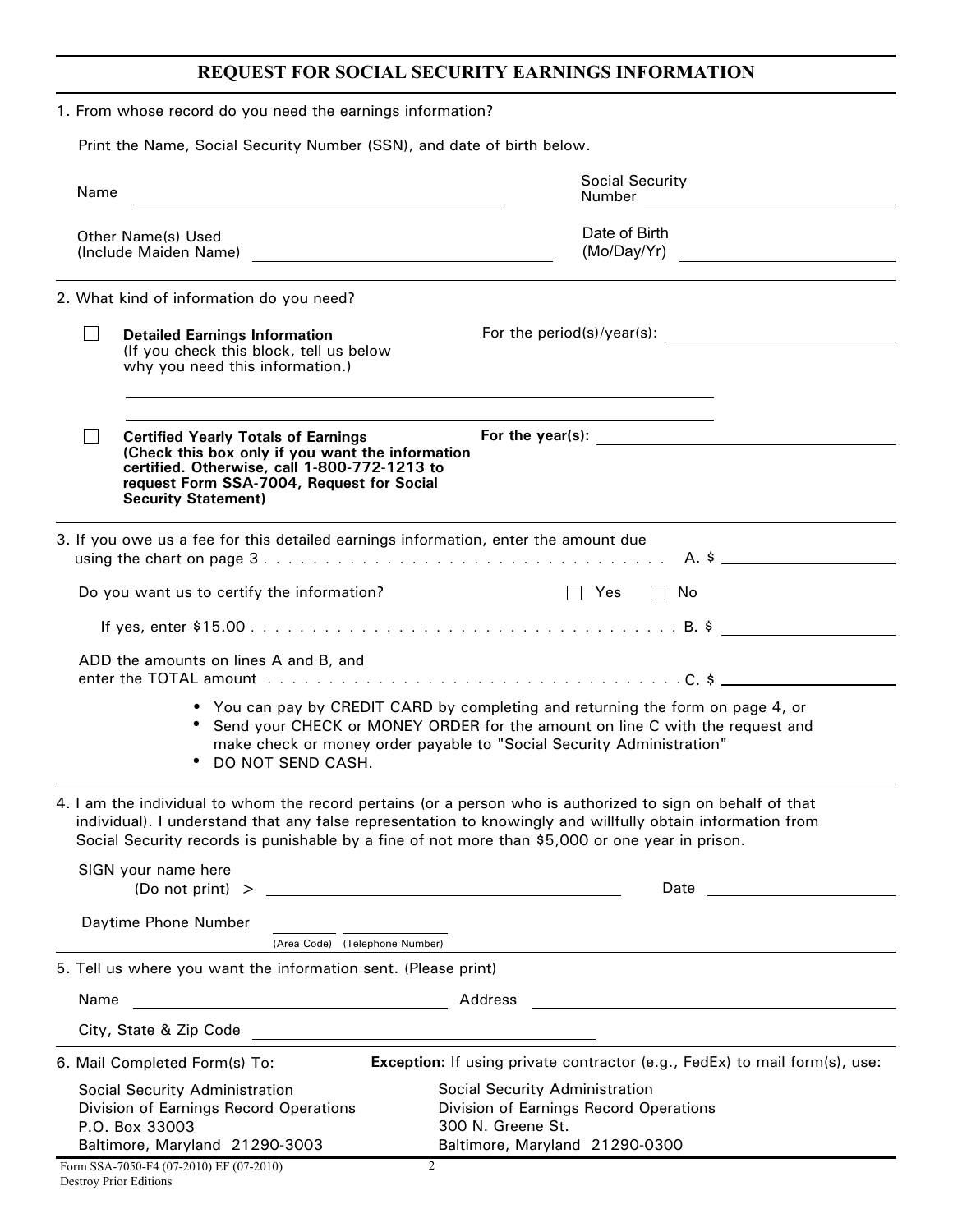# **REQUEST FOR SOCIAL SECURITY EARNINGS INFORMATION**

How Much Do I Have to Pay For Detailed Earnings?

1. Count the number of years for which you need detailed earnings information. Be sure to add in both the first and last year requested. However, do not add in the current calendar year since this information is not yet available.

2. Use the chart below to determine the correct fee.

| Number of Years Requested | Fee     | Number of Years Requested | Fee     | Number of Years Requested | Fee     |
|---------------------------|---------|---------------------------|---------|---------------------------|---------|
| $\,1\,$                   | \$15.00 | 15                        | \$43.75 | $28\,$                    | \$64.50 |
| $\sqrt{2}$                | 17.50   | 16                        | 45.50   | 29                        | 66.00   |
| $\mathfrak{Z}$            | 20.00   | 17                        | 47.25   | 30                        | 67.50   |
| $\overline{4}$            | 22.50   | $18\,$                    | 49.00   | 31                        | 68.75   |
| 5                         | 25.00   | 19                        | 50.75   | 32                        | 70.00   |
| 6                         | 27.00   | $20\,$                    | 52.50   | 33                        | 71.25   |
| $\tau$                    | 29.00   | 21                        | 54.00   | 34                        | 72.50   |
| $\,8\,$                   | 31.00   | $22\,$                    | 55.50   | 35                        | 73.75   |
| 9                         | 33.00   | 23                        | 57.00   | 36                        | 75.00   |
| 10                        | 35.00   | 24                        | 58.50   | 37                        | 76.25   |
| 11                        | 36.75   | $25\,$                    | 60.00   | 38                        | 77.50   |
| 12                        | 38.50   | 26                        | 61.50   | 39                        | 78.75   |
| 13                        | 40.25   | $27\,$                    | 63.00   | $40\,$                    | 80.00   |
| 14                        | 42.00   |                           |         |                           |         |
|                           |         |                           |         |                           |         |

**For Requests Over 40 Years, Please Add 1 Dollar for Each Additional Year.**

# • **Whose Earnings Can Be Requested**

# **1. Your Earnings**

You can request earnings information from your own record by completing the attached form; we need your handwritten signature. If you sign with an "X", your mark must be witnessed by two disinterested persons who must sign their name and address.

# **2. Someone Else's Earnings**

You can request earnings information from the record of someone else if that person tells us in writing to give the information to you. This writing or "authorization" must be presented to us within 60 days of the date it was signed by that person.

# **3. A Deceased Person's Earnings**

You can request earnings information from the record of a deceased person if you are the legal representative of the estate, a survivor (that is, the spouse, parent, child, divorced spouse of divorced parent), or an individual with a material interest (example-financial) who is an heir at law, next of kin, beneficiary under the will or donee of property of the decedent.

Proof of death must be included with your request. Proof of appointment as representative or proof of your relationship to the deceased must also be included.